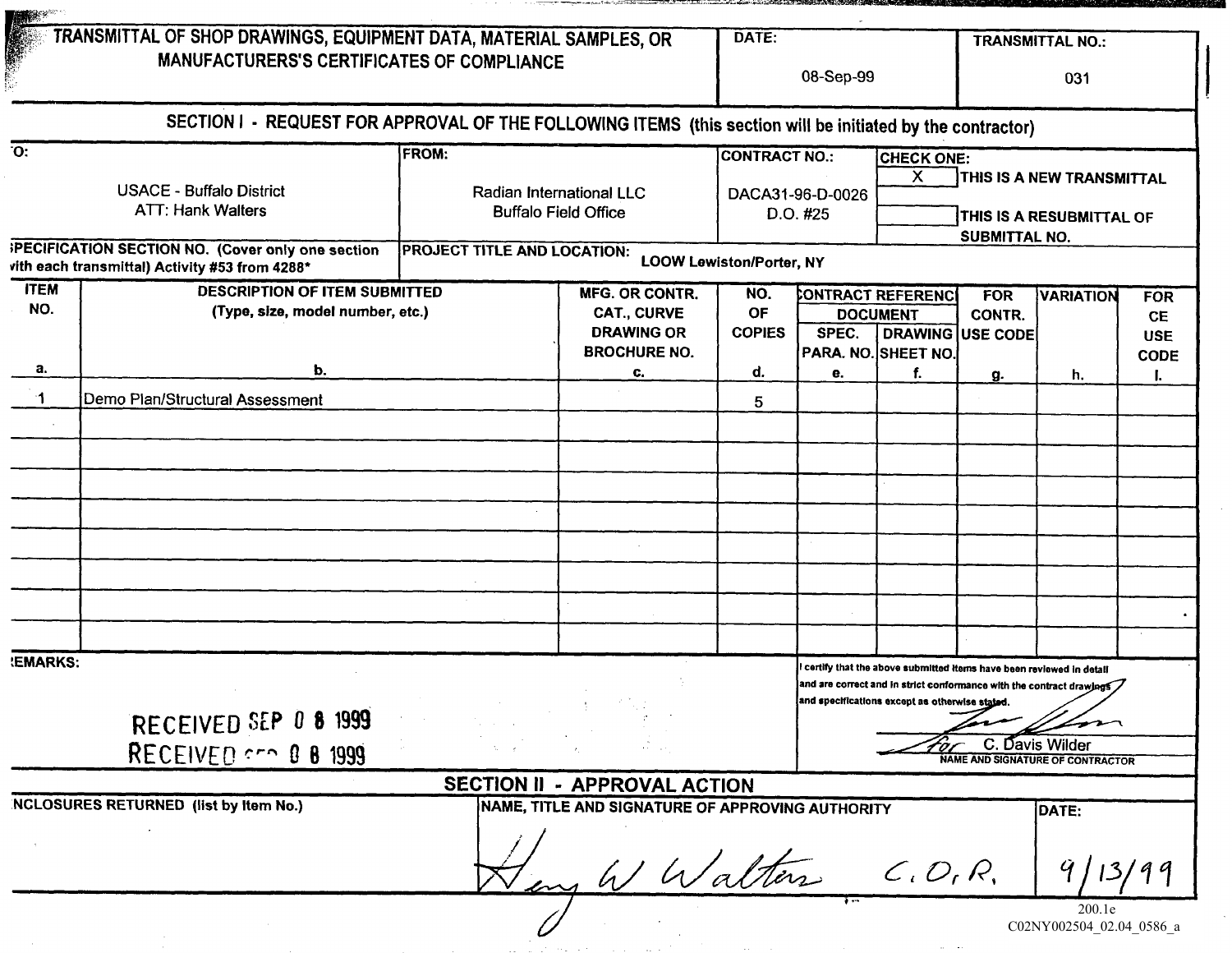# ROUTING OF SHOP DRAWINGS, EQUIPMENT DATA, MATERIAL SAMPLES, OR MANUFACTURER'S CERTIFICATES OF COMPLIANCE FOR APPROVAL

ger anno e

|                                                                                                                                                           | TO: Engineering Division                                                     |                                                                                                   |                             | <b>FROM:</b> NY-PA Area Office                                         | DATE                 |  |  |  |  |  |
|-----------------------------------------------------------------------------------------------------------------------------------------------------------|------------------------------------------------------------------------------|---------------------------------------------------------------------------------------------------|-----------------------------|------------------------------------------------------------------------|----------------------|--|--|--|--|--|
|                                                                                                                                                           |                                                                              | RAY PELON                                                                                         |                             |                                                                        | $9 - 8 - 94$         |  |  |  |  |  |
| 1                                                                                                                                                         |                                                                              |                                                                                                   |                             |                                                                        |                      |  |  |  |  |  |
|                                                                                                                                                           | The attached items listed on ENG Form 4025 are fowarded for approval action. |                                                                                                   |                             |                                                                        |                      |  |  |  |  |  |
|                                                                                                                                                           | <b>CONTRACT NUMBER</b>                                                       | $D44731 - 96 - 0 - 0026$                                                                          | <b>CONTRACTOR</b><br>RADAIN |                                                                        |                      |  |  |  |  |  |
|                                                                                                                                                           | <b>TRANSMITTAL NUMBER</b><br>OQ                                              |                                                                                                   |                             | PROJECT TITLE AND LOCATION<br>LOOW TNT/CHEM PEPELENE                   |                      |  |  |  |  |  |
|                                                                                                                                                           |                                                                              |                                                                                                   |                             |                                                                        |                      |  |  |  |  |  |
| COMMENTS (Attach additional shost, If necessary.)<br>RAY, NYPA HAS 2 COPFES YOU HAVE THE REST, COULD YOU GET<br>THE'S APPROVED ASIAP SO WE CAN DEMO WWTP. |                                                                              |                                                                                                   |                             |                                                                        |                      |  |  |  |  |  |
|                                                                                                                                                           |                                                                              | NO. OF ENCL. TYPED NAME AND TITLE                                                                 |                             | SIGNATURE                                                              |                      |  |  |  |  |  |
|                                                                                                                                                           | $\mathcal{B}$                                                                | HAROW LEGGETT ILL CONSTRUCTOR                                                                     |                             |                                                                        |                      |  |  |  |  |  |
|                                                                                                                                                           | TO:                                                                          |                                                                                                   | FROM:                       |                                                                        | DATE                 |  |  |  |  |  |
| $\overline{\mathbf{2}}$                                                                                                                                   |                                                                              | CARM M                                                                                            |                             |                                                                        | $\frac{9}{7}$        |  |  |  |  |  |
|                                                                                                                                                           |                                                                              | COMMENTS (Attach additional sheet, if necessary.)                                                 |                             |                                                                        |                      |  |  |  |  |  |
|                                                                                                                                                           |                                                                              | Please review. Needs Design Approval.                                                             |                             |                                                                        |                      |  |  |  |  |  |
|                                                                                                                                                           |                                                                              |                                                                                                   |                             |                                                                        |                      |  |  |  |  |  |
|                                                                                                                                                           |                                                                              | NO. OF ENCL. I TYPED NAME AND TITLE                                                               |                             | <b>SIGNATURE</b>                                                       |                      |  |  |  |  |  |
|                                                                                                                                                           |                                                                              |                                                                                                   |                             |                                                                        |                      |  |  |  |  |  |
|                                                                                                                                                           |                                                                              |                                                                                                   |                             |                                                                        |                      |  |  |  |  |  |
|                                                                                                                                                           | .TO:                                                                         |                                                                                                   | FROM:                       |                                                                        | <b>DATE</b>          |  |  |  |  |  |
|                                                                                                                                                           |                                                                              |                                                                                                   |                             |                                                                        |                      |  |  |  |  |  |
| 3                                                                                                                                                         |                                                                              |                                                                                                   |                             |                                                                        |                      |  |  |  |  |  |
|                                                                                                                                                           |                                                                              | COMMENTS (Attach additional share, if necessary.)                                                 |                             |                                                                        |                      |  |  |  |  |  |
|                                                                                                                                                           |                                                                              |                                                                                                   |                             |                                                                        |                      |  |  |  |  |  |
|                                                                                                                                                           |                                                                              |                                                                                                   |                             |                                                                        |                      |  |  |  |  |  |
|                                                                                                                                                           |                                                                              | NO. OF ENCL: TYPED NAME AND TITLE                                                                 |                             | <b>SIGNATURE</b>                                                       |                      |  |  |  |  |  |
|                                                                                                                                                           |                                                                              |                                                                                                   |                             |                                                                        |                      |  |  |  |  |  |
|                                                                                                                                                           |                                                                              |                                                                                                   |                             |                                                                        | <b>DATE</b>          |  |  |  |  |  |
| 2                                                                                                                                                         | TO:                                                                          | HAROLD CEGGETT/H.WALTERS FROM: JOHN LAND AHL                                                      |                             |                                                                        | $C_{\ell}$ $L$       |  |  |  |  |  |
|                                                                                                                                                           |                                                                              | N1PA                                                                                              |                             | $ch$ , E/P DIV                                                         |                      |  |  |  |  |  |
|                                                                                                                                                           |                                                                              |                                                                                                   |                             | The following action codes are given to items listed on ENG Form 4025. |                      |  |  |  |  |  |
|                                                                                                                                                           | <b>ACTIONS CODES</b>                                                         |                                                                                                   |                             |                                                                        |                      |  |  |  |  |  |
|                                                                                                                                                           |                                                                              |                                                                                                   |                             | D - WILL BE RETURNED BY SEPARATE CORRESPONDENCE.                       |                      |  |  |  |  |  |
|                                                                                                                                                           |                                                                              | A - APPROVED AS SUBMITTED.<br><b>B-APPROVED, EXCEPT AS NOTED ON DRAWINGS.</b>                     |                             | E - DISAPPROVED (SEE ATTACHED)                                         |                      |  |  |  |  |  |
|                                                                                                                                                           |                                                                              | RESUBMISSION NOT REQUIRED.                                                                        |                             | <b>F - RECEPT ACKNOWLEDGED</b>                                         |                      |  |  |  |  |  |
|                                                                                                                                                           |                                                                              | C - APPROVED, EXCEPT AS NOTED ON DRAWINGS.                                                        |                             | G - OTHER (specify)                                                    |                      |  |  |  |  |  |
|                                                                                                                                                           |                                                                              | REFER TO ATTACHED SHEET. RESUBMISSION REQUIRED.                                                   |                             |                                                                        |                      |  |  |  |  |  |
|                                                                                                                                                           |                                                                              | ACTION CODES TO BE INSERTED IN COLUMN G, SECTION I, ENG FORM 4025 (Attach sheets, when required.) |                             |                                                                        |                      |  |  |  |  |  |
|                                                                                                                                                           | ITEM NO.<br><b>Taken from ENG Ferm 4025)</b>                                 | $\mathcal{Z}$                                                                                     |                             |                                                                        |                      |  |  |  |  |  |
|                                                                                                                                                           |                                                                              |                                                                                                   |                             |                                                                        |                      |  |  |  |  |  |
|                                                                                                                                                           | <b>CODE GIVEN</b>                                                            | A                                                                                                 |                             |                                                                        |                      |  |  |  |  |  |
|                                                                                                                                                           | <b>REMARKS</b>                                                               | RECOMMEND APPROVAL OF THE WWTP DEMO MOTHODO LOWY.                                                 |                             |                                                                        |                      |  |  |  |  |  |
|                                                                                                                                                           |                                                                              |                                                                                                   |                             |                                                                        |                      |  |  |  |  |  |
|                                                                                                                                                           |                                                                              |                                                                                                   |                             |                                                                        |                      |  |  |  |  |  |
|                                                                                                                                                           |                                                                              |                                                                                                   |                             | <b>SIGNATURE</b>                                                       |                      |  |  |  |  |  |
|                                                                                                                                                           |                                                                              |                                                                                                   |                             |                                                                        |                      |  |  |  |  |  |
|                                                                                                                                                           | NO. OF ENCL.                                                                 | TYPED NAME AND TITLE                                                                              |                             |                                                                        |                      |  |  |  |  |  |
|                                                                                                                                                           | $\boldsymbol{\mathcal{Z}}$                                                   | JOHN LANDAHL                                                                                      |                             |                                                                        |                      |  |  |  |  |  |
|                                                                                                                                                           | ENG FORM 4026, 1 NOV 74                                                      | $ch.$ $6/p$ $p_{1k}$                                                                              |                             | EDITION OF NOV 66 MAY BE USED.                                         | (Proponent: CEMP-CE) |  |  |  |  |  |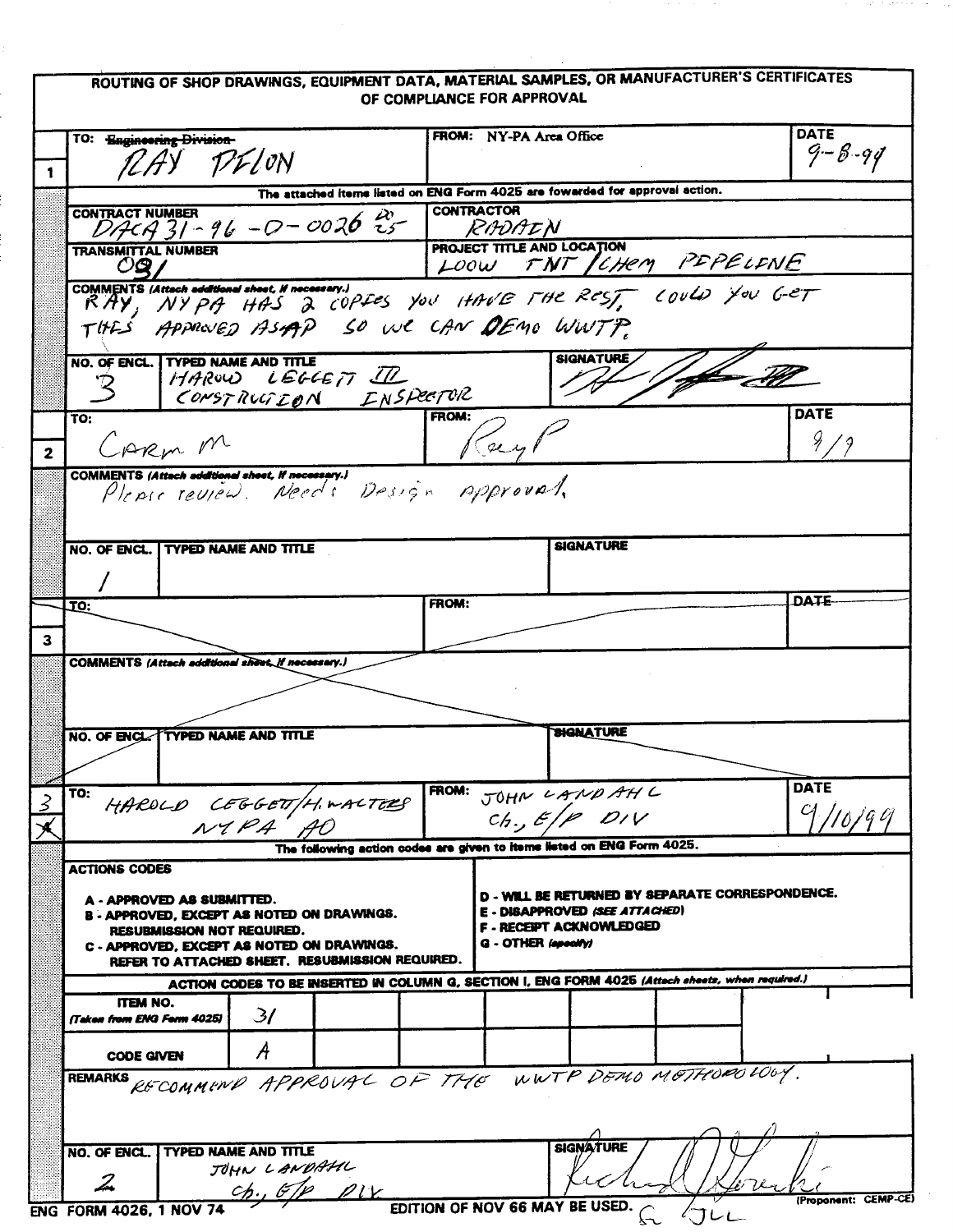Fax Sheet



3065 Southwestern Boulevard Suite 202 Orchard Park NY 14127 71667\$ 7130 Tel 716675 7137Fax

| To             |                           | Company | <b>Fax Number</b>                                               |  |
|----------------|---------------------------|---------|-----------------------------------------------------------------|--|
| Dave Wilder    |                           | Radian  | 754-0075                                                        |  |
| From           | A. J. Nello               |         |                                                                 |  |
| Date           | August 23, 1999           |         |                                                                 |  |
| <b>Subject</b> |                           |         | $\sim$<br>Methodology for the Wastewater Treatment Plant (WWTP) |  |
| No. of Pages   | 5 (Including Cover Sheet) |         | <b>All</b> e                                                    |  |

#### DEMOLITION OF THE LAKE ONTARIO ORD MA MORKS (LOOW) WWTP

In an effort to support the ongoing demoknon-activities at the EOOW, the following information is being provided to describe the non-functional, WWTJ

# PRE-DEMOLITION ACTIVI

# **General Building Description**

The present condition of the WWTP is partial ruin. The serveture grade, rectangular tanks of masonly construction. Minegot the five below-grade tank comprise the pit, which is covered by an above grade, timber-framed structure with wood siding. The other two tanks make up the wer well, which is separated by a masonry wall supporting a wooden walkway. The pit supporting a wooden walkway. The pit supporting consisting of brick and concrete approximately 20 to 25 feet  $\frac{1}{2}$  feet wet wells are shallower (6-8 feet) with a similar mixed construction. The attached sketch is a plan view of the existing WWTP layout. onsists of five, below-

This message is intended only for the use of the individual or entity to which it is addressed, and may contain information that is privileged, confidential, and exempt from disclosure under applicable law. If the reader o strictly prohibited. If you have received this communication in error, please notify us immediately by telephone and return the original message to us at the above address via the U.S. Postal Service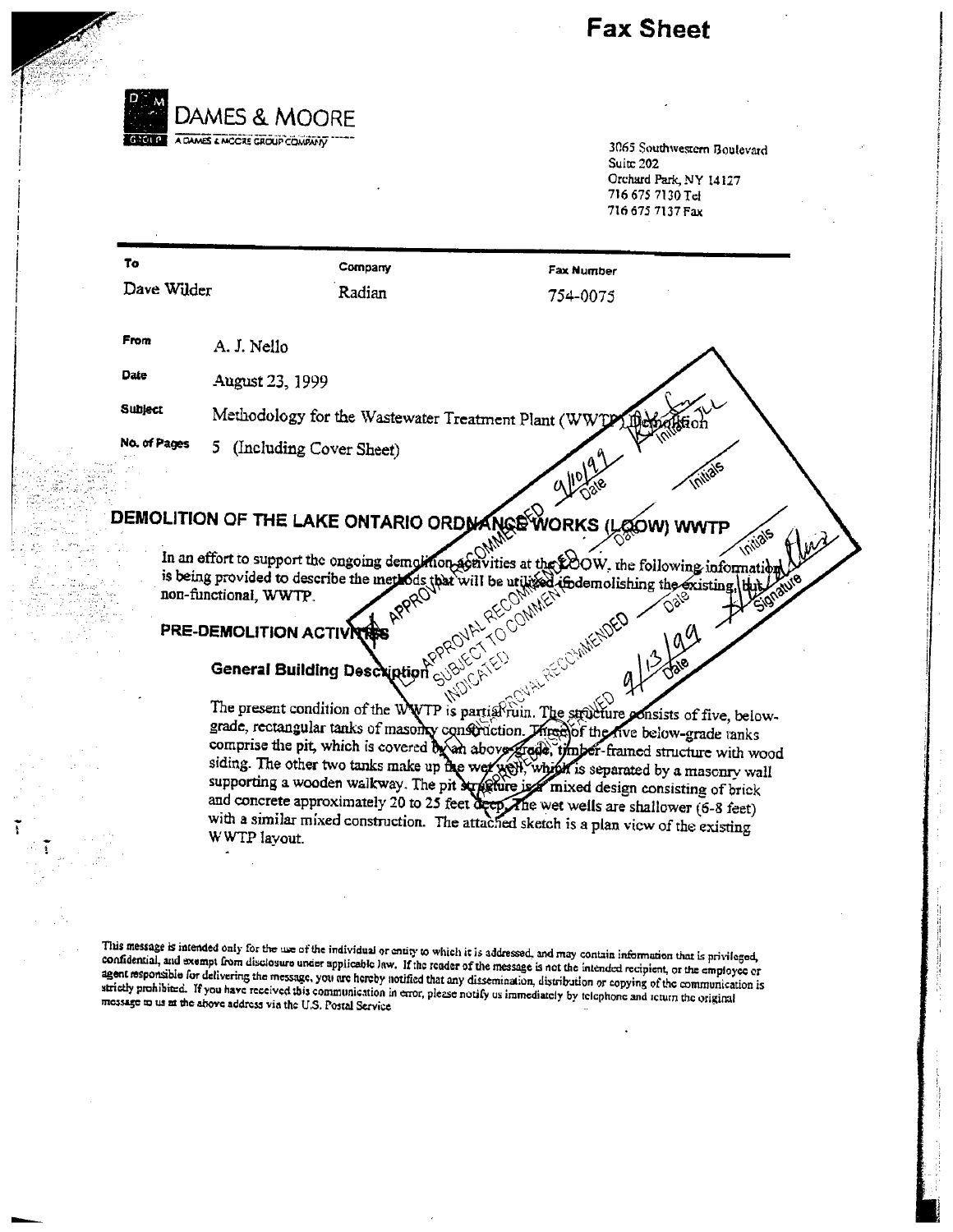# ROUTING OF SHOP DRAWINGS, EQUIPMENT DATA, MATERIAL SAMPLES, OR MANUFACTURER'S CERTIFICATES OF COMPLIANCE FOR APPROVAL

| $\mathbf{1}$   | TO: Baginesring Division-<br>PFLON                                                                                          |  |                                                                                                                                                                        |                                                                              | FROM: NY-PA Area Office |              |                                |                  |  |      | DATE<br>$9 - 8 - 94$                             |      |
|----------------|-----------------------------------------------------------------------------------------------------------------------------|--|------------------------------------------------------------------------------------------------------------------------------------------------------------------------|------------------------------------------------------------------------------|-------------------------|--------------|--------------------------------|------------------|--|------|--------------------------------------------------|------|
|                |                                                                                                                             |  |                                                                                                                                                                        | The attached items listed on ENG Form 4025 are fowarded for approval action. |                         |              |                                |                  |  |      |                                                  |      |
|                |                                                                                                                             |  |                                                                                                                                                                        |                                                                              |                         |              |                                |                  |  |      |                                                  |      |
|                | OQ /                                                                                                                        |  |                                                                                                                                                                        |                                                                              |                         |              |                                |                  |  |      | LOOW TNT CHEM PEPELENE                           |      |
|                |                                                                                                                             |  | COMMENTS (Attach additional sheet, if necessary.)<br>Simmers is instant <b>accreans shock in nocessary.</b><br>RAY, NYPA HAS 2 COPIES YOU HAVE THE REST, COULD YOU GET |                                                                              |                         |              |                                |                  |  |      |                                                  |      |
|                |                                                                                                                             |  | THES APPROVED ASAPP SO WE CAN DEMO WWTP                                                                                                                                |                                                                              |                         |              |                                |                  |  |      |                                                  |      |
|                | $\mathcal{Z}$                                                                                                               |  | NO. OF ENCL. TYPED NAME AND TITLE<br>HAROW LEGGETT I                                                                                                                   |                                                                              |                         |              |                                | <b>SIGNATURE</b> |  | 1 ff |                                                  |      |
|                | TO:                                                                                                                         |  | CONSTRUCTEDN INSPETOR                                                                                                                                                  |                                                                              |                         | <b>FROM:</b> |                                |                  |  |      |                                                  | DATE |
| $\overline{2}$ |                                                                                                                             |  |                                                                                                                                                                        |                                                                              |                         |              |                                |                  |  |      |                                                  |      |
|                |                                                                                                                             |  | COMMENTS (Attach additional sheet, if necessary.)                                                                                                                      |                                                                              |                         |              |                                |                  |  |      |                                                  |      |
|                |                                                                                                                             |  |                                                                                                                                                                        |                                                                              |                         |              |                                |                  |  |      |                                                  |      |
|                |                                                                                                                             |  | NO. OF ENCL. TYPED NAME AND TITLE                                                                                                                                      |                                                                              |                         |              |                                | <b>SIGNATURE</b> |  |      |                                                  |      |
|                |                                                                                                                             |  |                                                                                                                                                                        |                                                                              |                         |              |                                |                  |  |      |                                                  |      |
| $\mathbf{3}$   | TO:                                                                                                                         |  |                                                                                                                                                                        |                                                                              | <b>FROM:</b>            |              |                                |                  |  |      |                                                  | DATE |
|                | COMMENTS (Attach additional sheet, if necessary.)                                                                           |  |                                                                                                                                                                        |                                                                              |                         |              |                                |                  |  |      |                                                  |      |
|                |                                                                                                                             |  |                                                                                                                                                                        |                                                                              |                         |              |                                |                  |  |      |                                                  |      |
|                | NO. OF ENCL.                                                                                                                |  | <b>TYPED NAME AND TITLE</b>                                                                                                                                            |                                                                              |                         |              |                                | <b>SIGNATURE</b> |  |      |                                                  |      |
|                |                                                                                                                             |  |                                                                                                                                                                        |                                                                              |                         |              |                                |                  |  |      |                                                  |      |
|                | TO:                                                                                                                         |  |                                                                                                                                                                        |                                                                              | FROM:                   |              |                                |                  |  |      | DATE                                             |      |
| 4              |                                                                                                                             |  |                                                                                                                                                                        |                                                                              |                         |              |                                |                  |  |      |                                                  |      |
|                |                                                                                                                             |  |                                                                                                                                                                        | The following action codes are given to items listed on ENG Form 4025.       |                         |              |                                |                  |  |      |                                                  |      |
|                | <b>ACTIONS CODES</b>                                                                                                        |  |                                                                                                                                                                        |                                                                              |                         |              |                                |                  |  |      |                                                  |      |
|                | A - APPROVED AS SUBMITTED.                                                                                                  |  |                                                                                                                                                                        |                                                                              |                         |              | E - DISAPPROVED (SEE ATTACHED) |                  |  |      | D - WILL BE RETURNED BY SEPARATE CORRESPONDENCE. |      |
|                |                                                                                                                             |  | B - APPROVED, EXCEPT AS NOTED ON DRAWINGS.<br><b>RESUBMISSION NOT REQUIRED.</b>                                                                                        |                                                                              |                         |              | <b>F-RECEPT ACKNOWLEDGED</b>   |                  |  |      |                                                  |      |
|                | <b>G</b> - OTHER (apocity)<br>C - APPROVED, EXCEPT AS NOTED ON DRAWINGS.<br>REFER TO ATTACHED SHEET, RESUBMISSION REQUIRED. |  |                                                                                                                                                                        |                                                                              |                         |              |                                |                  |  |      |                                                  |      |
|                |                                                                                                                             |  | ACTION CODES TO BE INSERTED IN COLUMN G, SECTION I, ENG FORM 4025 (Attach sheets, when required.)                                                                      |                                                                              |                         |              |                                |                  |  |      |                                                  |      |
|                | ITEM NO.<br><b>Taken from ENG Ferm 40251</b>                                                                                |  |                                                                                                                                                                        |                                                                              |                         |              |                                |                  |  |      |                                                  |      |
|                | <b>CODE GIVEN</b>                                                                                                           |  |                                                                                                                                                                        |                                                                              |                         |              |                                |                  |  |      |                                                  |      |
|                | <b>REMARKS</b>                                                                                                              |  |                                                                                                                                                                        |                                                                              |                         |              |                                |                  |  |      |                                                  |      |
|                |                                                                                                                             |  |                                                                                                                                                                        |                                                                              |                         |              |                                |                  |  |      |                                                  |      |
|                | NO. OF ENCL. I TYPED NAME AND TITLE                                                                                         |  |                                                                                                                                                                        |                                                                              |                         |              |                                | <b>SIGNATURE</b> |  |      |                                                  |      |
|                |                                                                                                                             |  |                                                                                                                                                                        |                                                                              |                         |              |                                |                  |  |      |                                                  |      |
|                |                                                                                                                             |  |                                                                                                                                                                        |                                                                              |                         |              |                                |                  |  |      |                                                  |      |

 $\mathcal{P}_{\mathcal{A}}$ 

 $\lambda$ 

 $\bar{z}$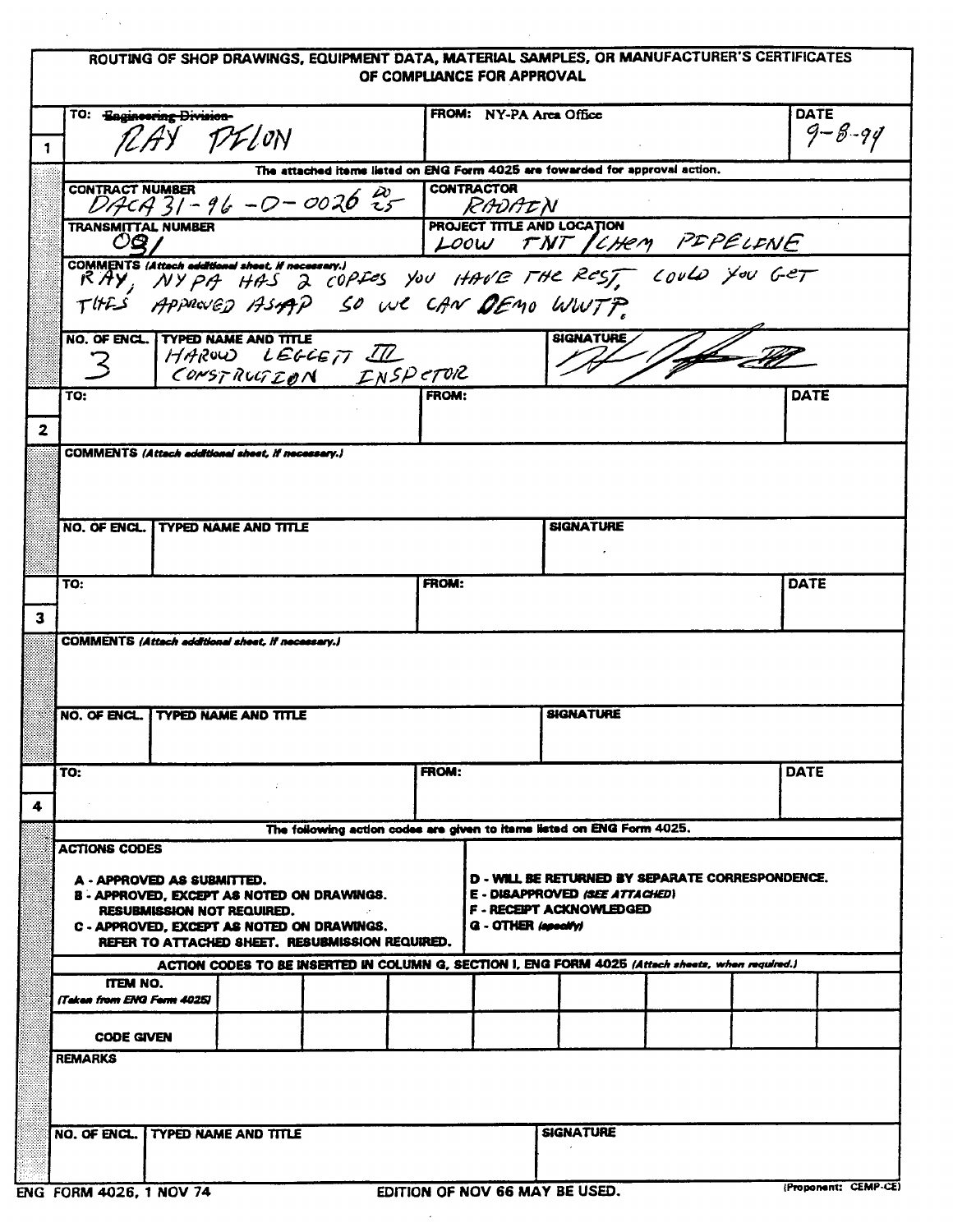|                    | TRANSMITTAL OF SHOP DRAWINGS, EQUIPMENT DATA, MATERIAL SAMPLES, OR                                         |                                                                         |                                                                  | DATE:                                                |           |                                                                     |                                                 | <b>TRANSMITTAL NO.:</b>                                                       |                                                      |
|--------------------|------------------------------------------------------------------------------------------------------------|-------------------------------------------------------------------------|------------------------------------------------------------------|------------------------------------------------------|-----------|---------------------------------------------------------------------|-------------------------------------------------|-------------------------------------------------------------------------------|------------------------------------------------------|
|                    | MANUFACTURERS'S CERTIFICATES OF COMPLIANCE                                                                 |                                                                         |                                                                  |                                                      | 08-Sep-99 |                                                                     |                                                 | 031                                                                           |                                                      |
|                    | SECTION I - REQUEST FOR APPROVAL OF THE FOLLOWING ITEMS (this section will be initiated by the contractor) |                                                                         |                                                                  |                                                      |           |                                                                     |                                                 |                                                                               |                                                      |
| TO:                |                                                                                                            | <b>FROM:</b><br>Radian International LLC<br><b>Buffalo Field Office</b> |                                                                  | <b>CONTRACT NO.:</b><br>DACA31-96-D-0026<br>D.O. #25 |           | <b>CHECK ONE:</b><br>$\chi$<br>THIS IS A NEW TRANSMITTAL            |                                                 |                                                                               |                                                      |
|                    | <b>USACE - Buffalo District</b><br><b>ATT: Hank Walters</b>                                                |                                                                         |                                                                  |                                                      |           | THIS IS A RESUBMITTAL OF                                            |                                                 |                                                                               |                                                      |
|                    | SPECIFICATION SECTION NO. (Cover only one section<br>with each transmittal) Activity #53 from 4288*        | <b>PROJECT TITLE AND LOCATION:</b><br><b>LOOW Lewiston/Porter, NY</b>   |                                                                  |                                                      |           |                                                                     | SUBMITTAL NO.                                   |                                                                               |                                                      |
| <b>ITEM</b><br>NO. | <b>DESCRIPTION OF ITEM SUBMITTED</b><br>(Type, size, model number, etc.)                                   |                                                                         | <b>MFG. OR CONTR.</b><br><b>CAT., CURVE</b><br><b>DRAWING OR</b> | NO.<br><b>OF</b><br><b>COPIES</b>                    | SPEC.     | CONTRACT REFERENCE<br><b>DOCUMENT</b>                               | <b>FOR</b><br><b>CONTR.</b><br>DRAWING USE CODE | <b>VARIATION</b>                                                              | <b>FOR</b><br><b>CE</b><br><b>USE</b><br><b>CODE</b> |
| a.                 | b.                                                                                                         |                                                                         | <b>BROCHURE NO.</b><br>C.                                        | d.                                                   | е.        | PARA. NO. SHEET NO.<br>f.                                           |                                                 |                                                                               |                                                      |
| 1                  | Demo Plan/Structural Assessment                                                                            |                                                                         |                                                                  | 5                                                    |           |                                                                     | g.                                              | h.                                                                            | ı.                                                   |
|                    |                                                                                                            |                                                                         |                                                                  |                                                      |           |                                                                     |                                                 |                                                                               |                                                      |
|                    |                                                                                                            |                                                                         |                                                                  |                                                      |           |                                                                     |                                                 |                                                                               |                                                      |
|                    |                                                                                                            |                                                                         |                                                                  |                                                      |           |                                                                     |                                                 |                                                                               |                                                      |
|                    |                                                                                                            |                                                                         |                                                                  |                                                      |           |                                                                     |                                                 |                                                                               |                                                      |
|                    |                                                                                                            |                                                                         |                                                                  |                                                      |           |                                                                     |                                                 |                                                                               |                                                      |
|                    |                                                                                                            |                                                                         |                                                                  |                                                      |           |                                                                     |                                                 |                                                                               |                                                      |
| <b>REMARKS:</b>    |                                                                                                            |                                                                         |                                                                  |                                                      |           | certify that the above submitted items have been reviewed in detail |                                                 |                                                                               |                                                      |
|                    | RECEIVED SEP 0 8 1999                                                                                      |                                                                         |                                                                  |                                                      |           | and specifications except as otherwise stated.                      |                                                 | and are correct and in strict conformance with the contract drawings $\nabla$ |                                                      |
|                    | RECEIVED $\sim$ 0 8 1999                                                                                   |                                                                         |                                                                  |                                                      |           |                                                                     | C. Davis Wilder                                 | $\blacktriangle$ prom<br><b>NAME AND SIGNATURE OF CONTRACTOR</b>              |                                                      |
|                    | <b>ENCLOSURES RETURNED (list by item No.)</b>                                                              |                                                                         | SECTION II - APPROVAL ACTION                                     |                                                      |           |                                                                     |                                                 |                                                                               |                                                      |
|                    |                                                                                                            |                                                                         | NAME, TITLE AND SIGNATURE OF APPROVING AUTHORITY                 |                                                      |           |                                                                     |                                                 | DATE:                                                                         |                                                      |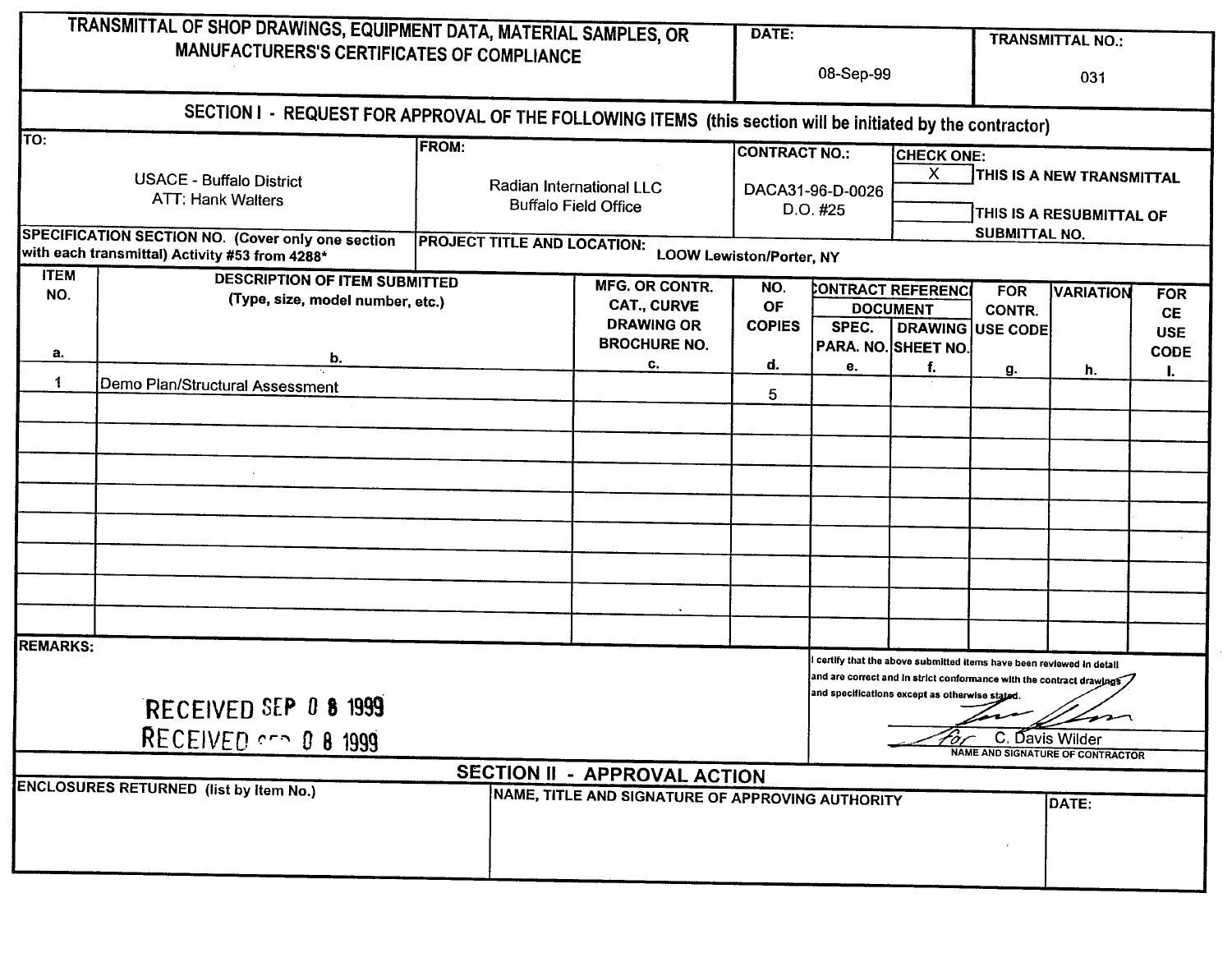

# Fax Sheet



Suite 202 Orchard Park, NY 14127 716575 7130 Tel 716675 7137 Fax

| To                             |                              | Company                                                          | <b>Fax Number</b> |  |  |
|--------------------------------|------------------------------|------------------------------------------------------------------|-------------------|--|--|
| Dave Wilder                    |                              | Radian                                                           | 754-0075          |  |  |
|                                |                              |                                                                  |                   |  |  |
| From<br>A. J. Nello            |                              |                                                                  |                   |  |  |
| <b>Date</b><br>August 23, 1999 |                              |                                                                  |                   |  |  |
| Subject                        |                              | Methodology for the Wastewater Treatment Plant (WWTP) Demolition |                   |  |  |
| No. of Pages                   | (Including Cover Sheet)<br>5 |                                                                  |                   |  |  |

# DEMOLITION OF THE LAKE ONTARIO ORDNANCE WORKS (LOOW) WWTP

In an effort to support the ongoing demolition activities at the LOOW, the following information is being provided to describe the methods that will be utilized in demolishing the existing, but non-functional, WWTP.

## PRE-DEMOLITION ACTIVITIES

 $\tilde{\cdot}$ 

#### General Building Description

The present condition of the WWTP is partial ruin. The structure consists of five, belowgrade, rectangular tanks of masonry construction. Three of the five below-grade tanks comprise the pit, which is covered by an above-grade, timber-framed structure with wood siding. The other two tanks make up the wet well, which is separated by a masonry wall supporting a wooden walkway. The pit structure is a mixed design consisting of brick and concrete approximately 20 to 25 feet deep. The wet wells are shallower (6-8 feet) with a similar mixed construction. The attached sketch is a plan view of the existing WWTP layout

This message is intended only for the use of the individual or entity to which it is addressed, and may contain information that is privileged, confidential, and exempt from disclosure under applicable law. If the reader of the message is not the intended recipient, or the employee or agent responsible for delivering the message, you are hereby notified that any dissemination, distribution or copying of the communication is strictly prohibited. If you have received this communication in error, please notify us immediately by telephone and return the original message us re the above address via the US Postal Service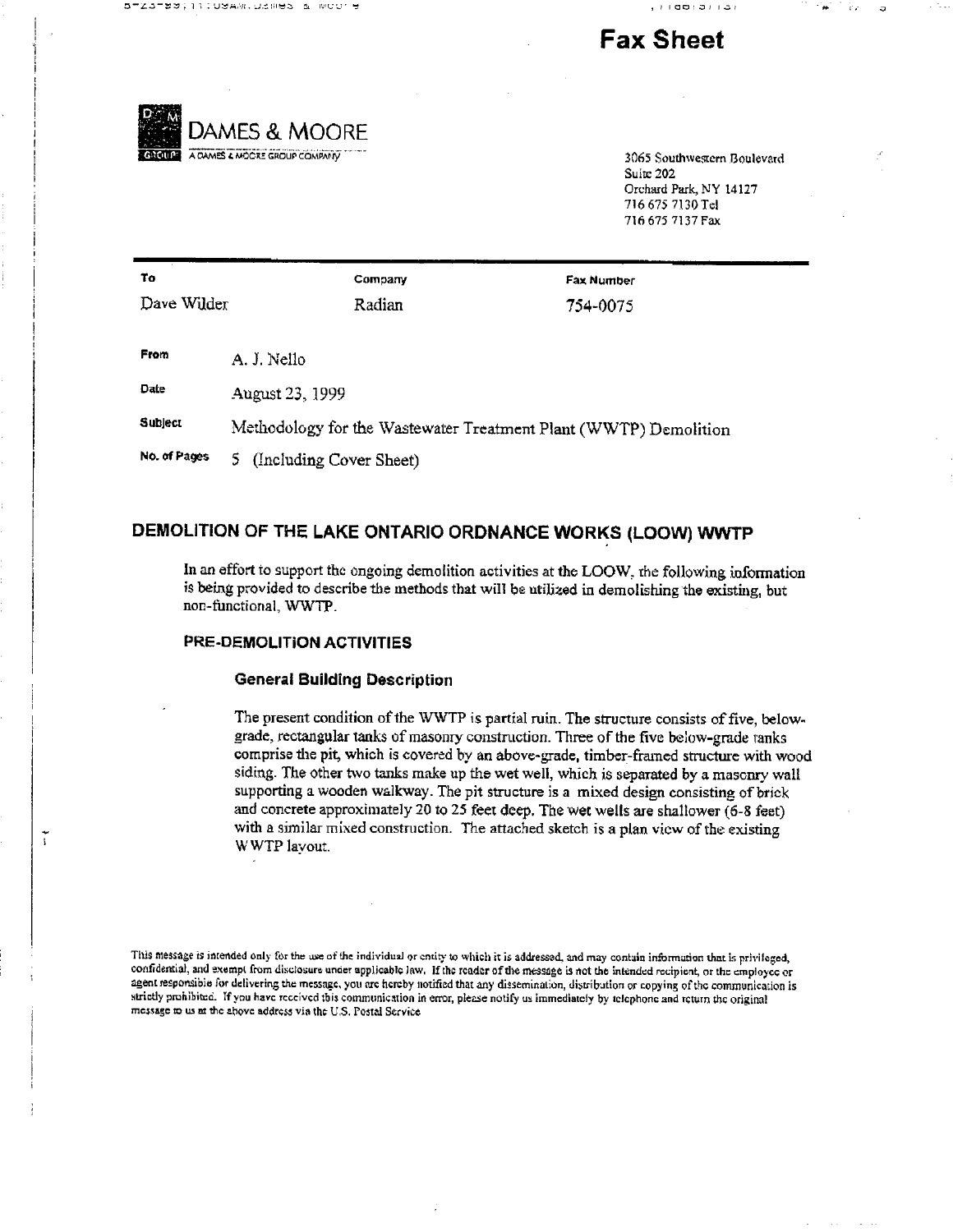## Demolition Permit

In order to begin demolition of the WWTP, a permit was needed. The WWTP is owned by Chemical Waste Management (CWM), and although most of CWM's property is located in the town of Porter, the WWTP lies in the town of Lewiston. The town of Porter building inspector was informed of this fact through a conversation with a CWM manager. As a result, the town of Lewiston building inspector was contacted to issue the demolition permit. Assuming the following articles are submitted, the permit will be issued: (1) a cost estimation of the demolition work, (2) a certificate of insurance from Radian, who is performing the work, and (3) a letter from a town of Lewiston waste water authority engineer, confirming that the demolition of the WWTP will not impact any existing pipelines in the vicinity of the structure.

שהו היה המונחה המונחה המונחה המונחה המונחה המונחה המונחה המונחה המונחה המונחה המונחה המונחה המונחה המונחה המונ<br>מערכת המונחה המונחה המונחה המונחה המונחה המונחה המונחה המונחה המונחה המונחה המונחה המונחה המונחה המונחה המונחה

# DEMOLITION ACTIVITIES

 $\tilde{1}$ 

## Utility Abandonment

Existing utilities are disconnected, but a utility pole still stands behind the wood frame structure of the WWTP. The utility pole will be removed coincidentally with the demolition of the WWTP

# Closure of Connecting Pipelines

Connecting pipelines will be closed by means of grouting in place Visual inspection of the WWTP has revealed a single, previously seated pipeline entering the north wall of the easternmost pit (see sketch). Verification of the condition of the seal will be established by video inspection. An inappropriate seal would indicate signs of excessive spalling of the seal mortar and/or excessively loose aggregates. If the seal is determined to be inappropriate it will be partially removed, and the pipe subsequently resealed with CLSM during backfilling of the pit

# Treatment Plant: Above-Grade Structure

The above-grade portion of the treatment plant consists of a timber structure covering approximately  $364ft^2$  (14ft x 26ft). Additional walls consist of a 14ft wide partition within the main structure, a wall extending east from the south side of the plant, and a partial wall extending north along the east side of the pit The main structure covers two of three below-grade tanks that comprise the pit. Additionally, a wooden walkway sits atop the masonry partition wall separating the two wet wells

Demolition of the above-grade portion of the facility will entail removing the timber structure and walkway. The timber portion is in a condition that will not allow personal access. Thus, remote demolition will be required. Remote demolition will be performed by use of a track mounted excavator outfitted with a grapple. Beginning with the roof. the equipment operator will position the grapple such that a portion of the wooden

This message is intended only for the use of the individual or entity to which it is addressed, and may contain information that is privileged. confidential, and exempt from disclosure under applicable law. If the reader of the message is not the intended recipient, or the employee or agent responsible for delivering the message, you are hereby notified that any dissemination, distribution or copying of the communication is strictly prohibited. If you have received this communication in error, please notify us immediately by telephone and return the original message to us at the above address via the U.S. Postal Service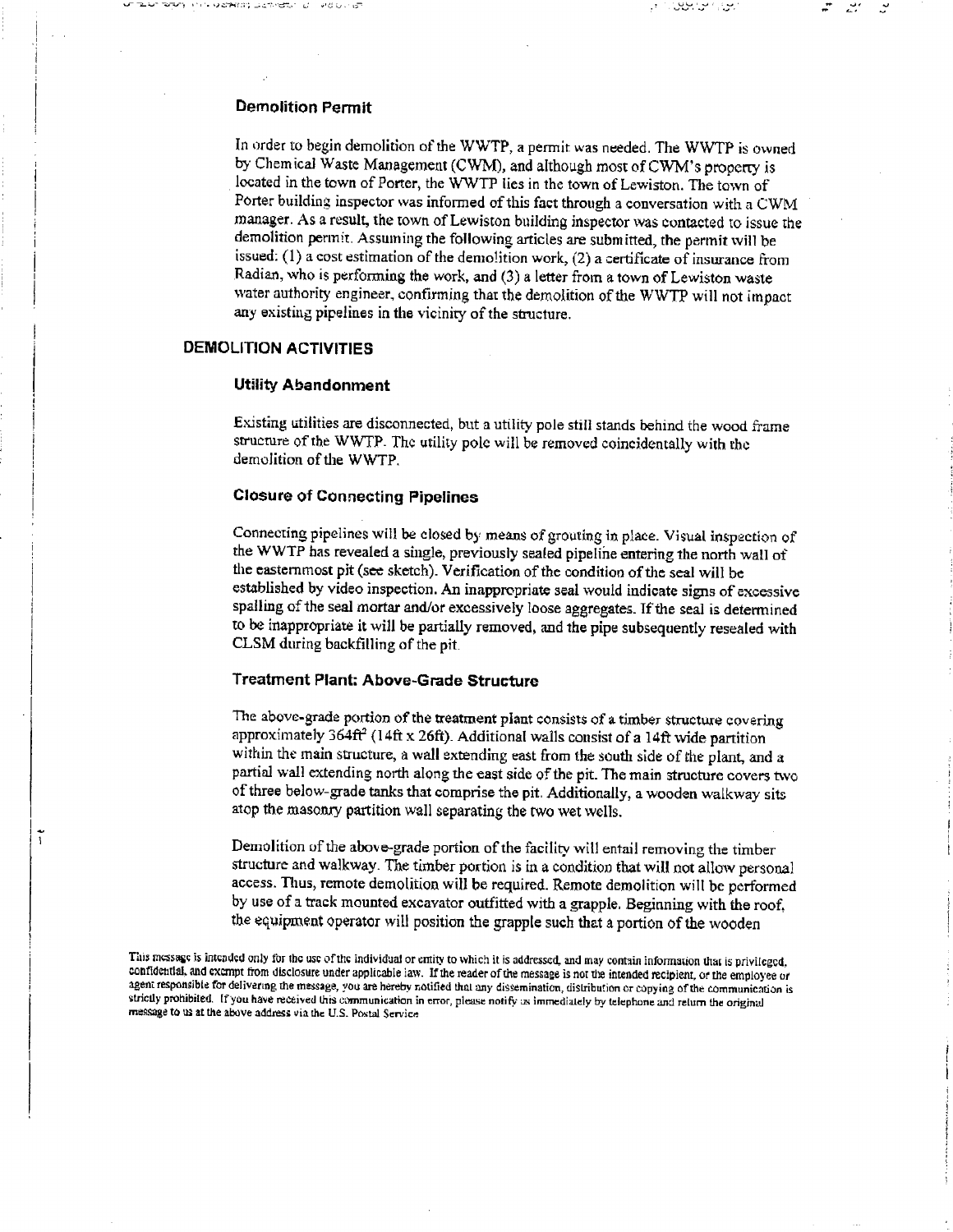grade. The rubble created from the wall demolition will be allowed to fall to the bottom of the pit where it will remain until encased with backfill materials described in the following section.

I.Wamiviyaa iyo iyo ahaa iyo ah iyo ah iyo ah iyo ah iyo ah iyo ah iyo ah iyo ah iyo ah iyo ah iyo ah iyo ah i<br>Inta

#### Backfilling Pit

The pit area will be backtilled with CLSM to an elevation approximately two feet below grade. Additional backfill consisting of natural fill similar to that found in the peripheral area will be used to bring the area within six inches of finish grade

#### Wet Well Demolition

 $\overline{1}$ 

ĩ

The wet well is located below grade on the west side of the WWTP. It covers approximately 1600 ft<sup>2</sup> (40ft x 40ft), and it is sectioned in two by a wall. The contents of the well is assumed to be similar to that of the pit, consisting of liquid and sediment on the bottom of the tank. Using a similar methodology to the pit demolition, the liquid will be pumped into above ground holding tanks, and then both wastes will be analyzed for the appropriate parameters. Depending on the results of the analysis, each waste may be released to the environment or shipped to the appropriate treatment/disposal facility. An excavator will be used to remove the sediment from the bottom of the wells

#### Fracturing Well

To render the wet well incapable of retaining water, the floor and walls will be demolished. Fracturing of the floor and walls will be accomplished by use of a track mounted excavator outfitted with a demolition hammer. The maximum dimension of any fractured pieces will not exceed l.5ft in any direction All rubblized material will be placed within the existing wet well footprint.

#### Backfilling Well

The wet well area will be backfilled with CLSM to an elevation approximately two feet below grade All rubblized material created during demolition will remain in the well during CLSM placement Additional backfill consisting of natural fill similar to that found in the peripheral area will be used to bring the area within six inches of finish grade

## GRADING AND SEEDING

Finish grade will be accomplished by placing topsoil over the backfilled area. Seeding will be performed in accordance with the vegetative stabilization specifications detailed on the following project drawing: Dwg # F-833-90-10, Sheet 7 of 7; Supplement to the 60% Remedial Design (Revised), Operable Unit, Erosion and Sedimentation Control Details and Notes, TNT Pipeline and Chemical Waste Sewer

This messuge is intended only for the use of the individual or entity to which it is addressed, and may contain information that is privileged, confidential, and exempt from disclosure under applicable law. If the reader of the message is not the intended recipient, or the employee or agent responsible for delivering the message, you are hereby notified that any dissemination, distribution or copying of the communication is strictly prohibited. If you have received this communication in error, please notify us immediately by telephone and return the original message to us at the above address via the U.S. Postal Service